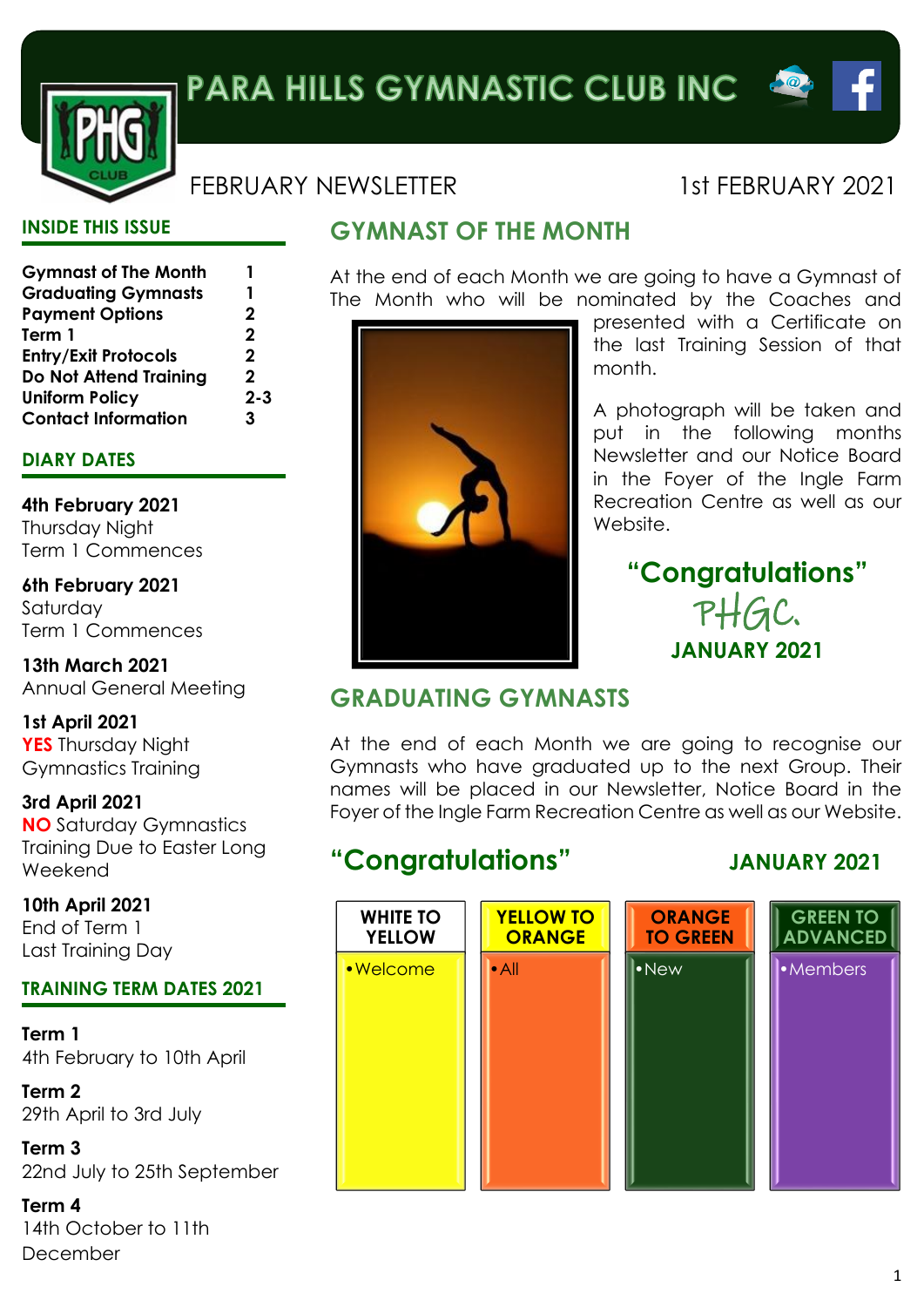## **PAYMENT OPTIONS**

**EFTPOS** Payment Option is now available. (Tap & Go). **CASH** Payment Option is still available.

### **TERM 1**

Term 1 Gymnastics Training Commences on the below dates for Thursday Nights and Saturday.

#### **4th February 2021**

Thursday Night Term 1 Commences

#### **6th February 2021**

Saturday Term 1 Commences

## **ENTRY/EXIT PROTOCOLS**

**ONE** Parent/guardian/carer is to drop child/children at the desk once you have paid for their session at the designated entry.

In line with Government/SA Health guidelines, you will be required to check into the Ingle Farm Recreation Centre using their QR code as you enter the front doors in the foyer or their paper version which is located at the Café Counter **AND** then check into PHGC using our QR code situated on the wall opposite Tracey's Desk.

You can check in using the mySAGov COVID safe app or you camera on a smart phone.

Children will be dismissed from the Ingle Farm Recreation Centre Entry Foyer/Outside. When collecting your child/children please **DO NOT** come to court 1. See supervising PHGC Staff Member in foyer.

Gymnasts are to bring their own hand sanitiser. There will also be Hand sanitation available at entry and exit points and Gymnasts are required to sanitise their hands at these stations upon entering and exiting.

A PHGC Staff Member with a valid working with children check will help direct you child/children to you as well as ensure no children are unsupervised.

Ensure that your child arrives dressed and ready to train/participate. It is important that we adhere to the methodology of **'get in train - get out'***.*

#### **ENTRY/EXIT PROTOCOLS CONT.**

General parent viewing will **NOT** be available at this time. (**NO** Spectators).

## **DO NOT ATTEND TRAINING**

If any Gymnast, Coach or Staff and anyone in their household is sick whether respiratory or other, they are **NOT** to attend Training. If you are feeling better after 72 hours you can return to training. If you are still sick after 72 hours, you will need to see a Doctor and produce a doctor's clearance before returning to training.

## **UNIFORM POLICY**

#### **INTRODUCTION**

Para Hills Gymnastic Club Inc takes great pride in the presentation and representation of the Club. The following uniform requirements have been endorsed to ensure all members of our team wear the appropriate attire to participate in activities safely, are easily identified as Club Members and represent our Club in a positive and professional manner.

#### **UNIFORM REQUIREMENTS**

#### **Coaches**

Coaches are required to wear:

- Club polo shirt (provided)
- No Jewellery, Fit Bits, Watches (Stud Earrings and Wedding Rings are acceptable)
- Hair tied back neatly

#### **Gymnasts**

#### **General Gymnastic Programs**

Gymnasts participating in General Gymnastic Programs Uniform requirements:

- **Club Leotards:** All gymnasts **MUST** wear plain black shorts or plain black 3/4 leggings over leotards.
- **Non-Club Leotards:** Shoulder strap **MUST** be **NO LESS THAN** 2cm/2.5cm in width. All gymnasts **MUST** wear shorts or 3/4 leggings over leotards and are **NOT** to have pockets, cords, belt loops, buckles, diamantes or designer holes/gaps etc.